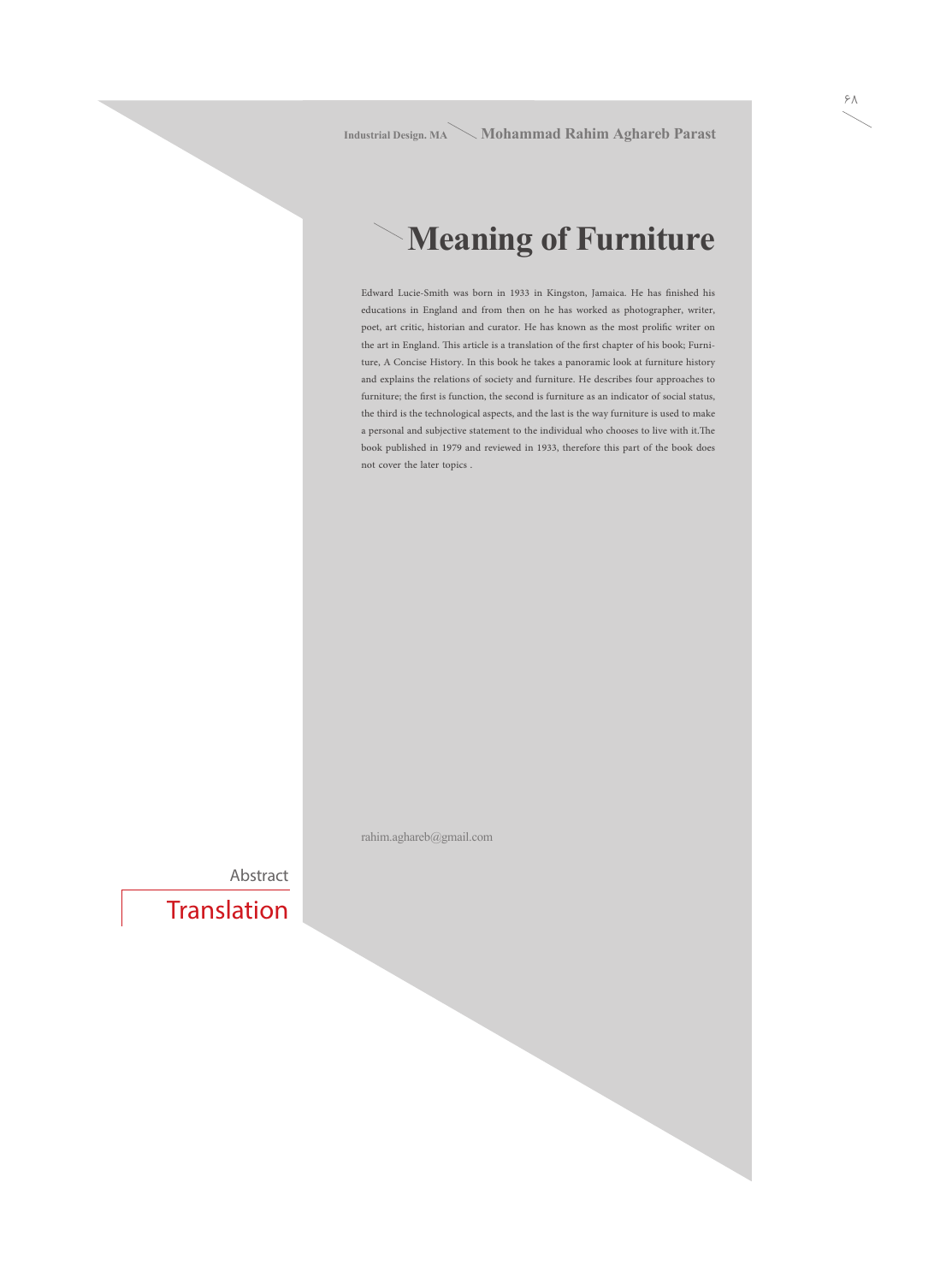**Industrial Design. MA Amirmahdi Seifi Industrial Design. MA Behrouz Pourkhorshidi**

# **Artificial intelligence & Industrial Design**

This article examines artificial intelligence and its effects on industrial design. In today's world, artificial intelligence plays an important role in developments, and given the widespread changes in recent scientific and products developments, there is a need to become more familiar with the industrial design community. This article focuses on the Literature review on the impact of this technology on various design fields. The results indicate a better understanding of users with the help of this science that improves the level of project management and design process. The topic of personalization of various digital and industrial products is important and is followed in the design; artificial intelligence has helped this and has led to positive developments in terms of user-centricity and personalization of appliances. The results also point to the positive impact of this science on reducing human error and managing energy and energy resources to protect the environment, which are followed in industrial design. Threats to this science for humans are also mentioned in the article, the most important of which is the complete replacement of systems with human resources and data gathering and analysis of users, which can be exploited. In an era where attention is paid to good user experience and convenience, focusing on the benefits of this science will result in the correct motion in a new direction where industrial design is located. Using the features mentioned above, designers gain a better understanding of needs and create more efficient products that will help the industry grow.

Keywords

Artificial intelligence, machine learning, product design, benefits and threats of artificial intelligence

amirmahdiseifi7394@gmail.com

Abstract

Promotional Paper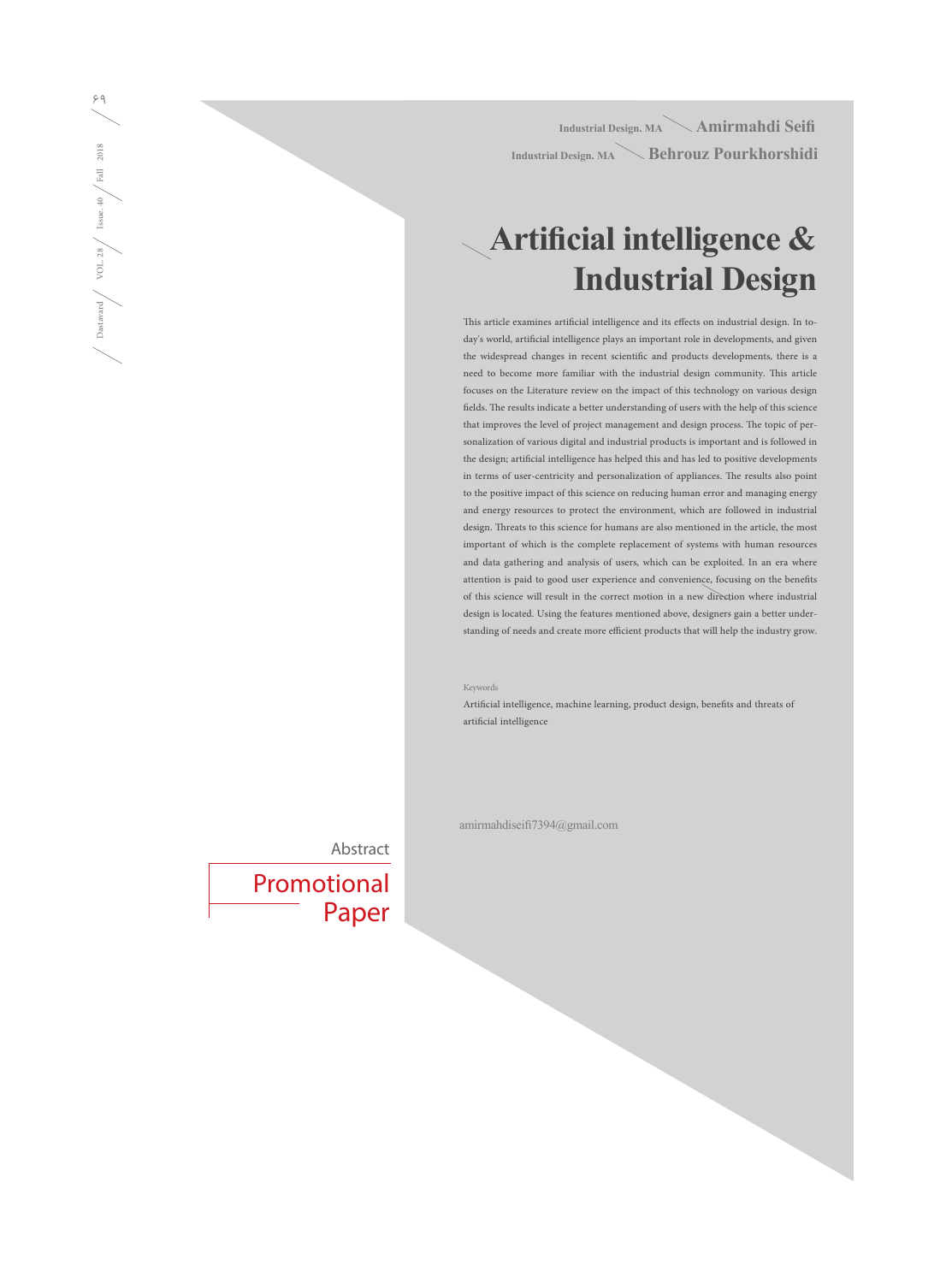## **Customization & User Behavior**

Product customization approach is one of the strategies which many companies deploy to increase user satisfaction. Customization allows each user to change the products according to their needs and demands. In order to enjoy products or services via customization, one must make multiple choices that illustrate the importance of how the customization process must work. It should be acknowledged that customization might not always lead to the illustrated goal. Recognizing user behaviors is one of the most important criteria for customization success and little attention has been paid to it. In this article, Culture, identity, user knowledge, user's understanding of customization & customer customization sensitivity are considered as some of the factors which fall within the scope of user behavior. The purpose of this study is to provide a brief overview of user behavior and its impact on product customization. This study concludes that companies can implement better strategies according to their target group by a better understanding of user behavior.

#### Keywords

Customization, User behavior, Customer customization sensitivity

Abstract

Review Paper saba.beizaei@gmail.com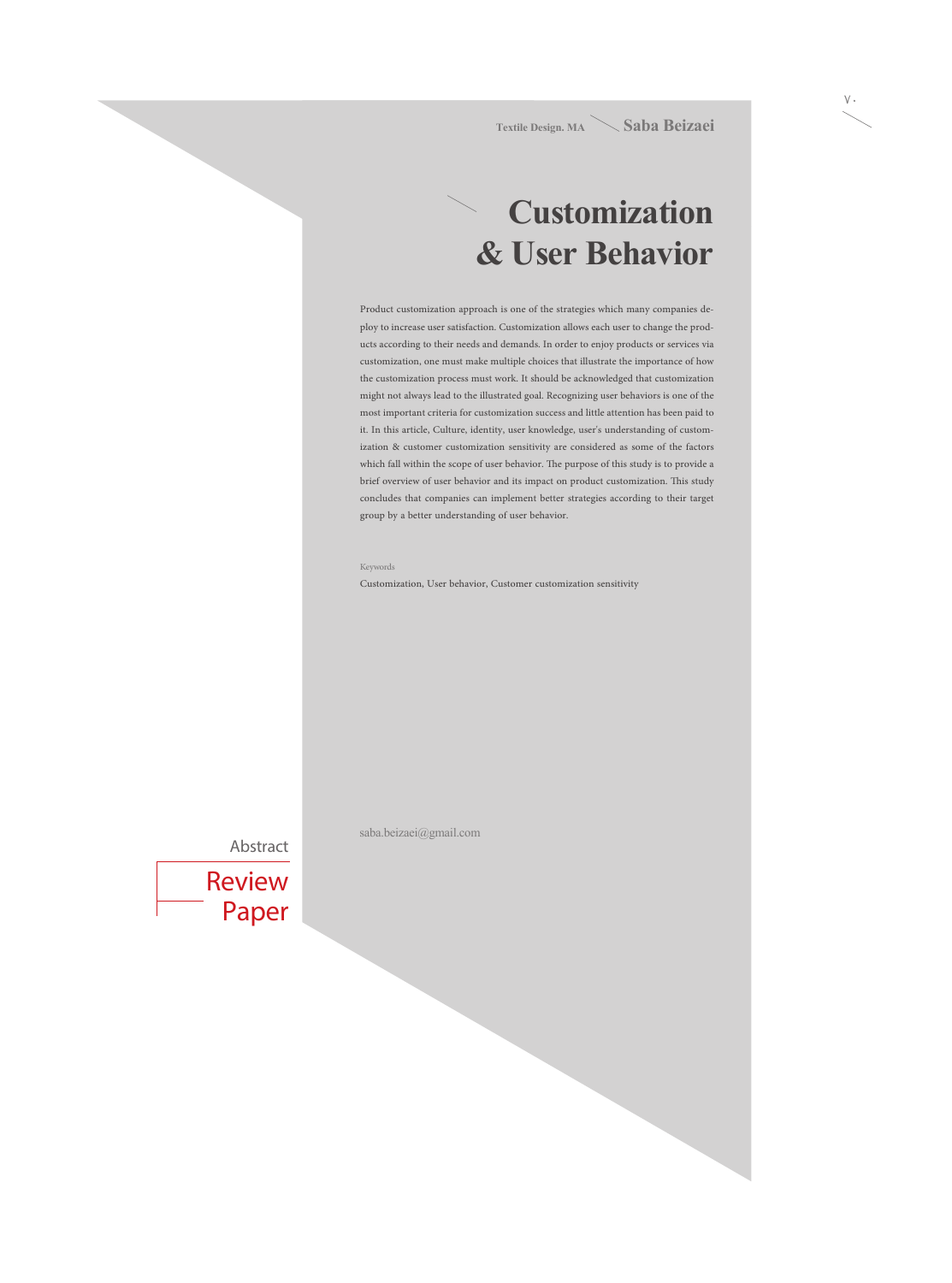Industrial Design student, University of Art, Tehran **Mahdieh Javan Hagh parast Instructor, Industrial Design, University of Art, Tehran Mehdi Asl Fallah**

### **Design of sunglasses based on seven feminine Archetypes**

Human personality is one of the determinants of individuals' decision making patterns. Up to now, several personality-based theories have been published by psychologists, and one of them is Jung's theory of mythical archetypes, which illustrates the extent to which each archetype has penetrated within each individual and believes they are patterns of people, behaviors, or personalities. In this regard, the aim of this study is to use this theory as a basis for formative ideas and creativity and to diversify design solutions. With this in mind, as personal products are more reflective based on individuals interests, so, the sunglasses were chosen as the case study in design process. In order to achieve this goal, participatory design and active co-creation, crowed-sourcing, simulations, questionnaires and interviewing tools have been used; Also, in order to achieving the results tailored to the tastes of various personality Archetypes, the target groups have been involved in almost all stages of the research process. The results of the study showed that "Archetype-based Product Design", the name chosen by the authors for this approach in design, as an interdisciplinary approach, can be used as a facilitating approach for diversifying ideas and design processes. The results, show that participants don't choose designs just based on their dominant Archetype and their decision making process may vary in Different buying conditions and incentives. Therefore, "Archetype-based Product Design" could be used by designers as an idea diversifying tool in concept generation phase and not a precise predictor of the participants' product choices.

Keywords

Jungian Psychology, Archetypes, Participatory Design, Archetype-based Product Design

Abstract



mahdiehjavan.74@gmail.com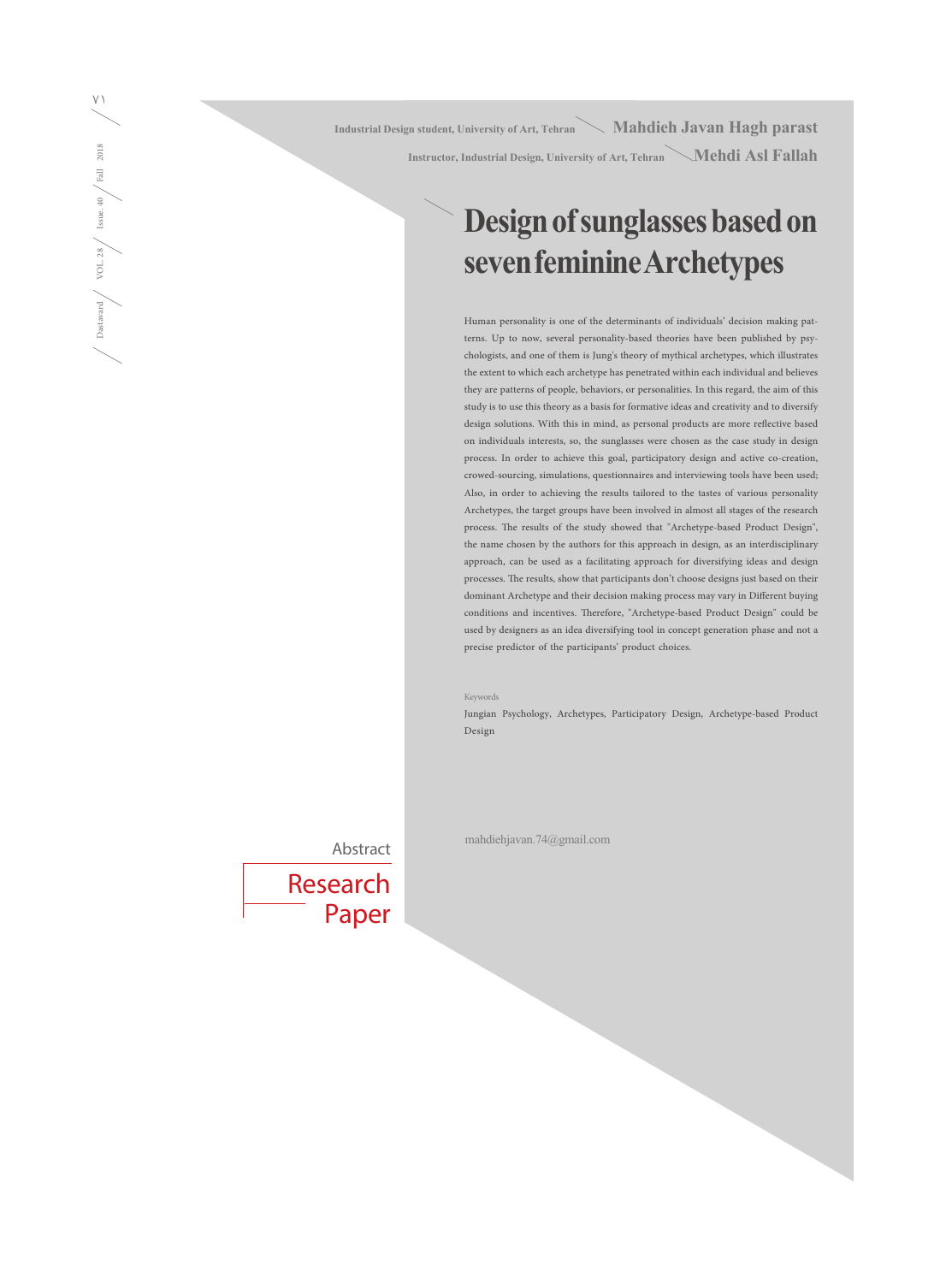**Research of Art. MA, Payame Noor University, Tehran** Anahita Samiei

**Associate Professor, Payame Noor University, Tehran Elias Saffaran**

# **Retrieval of Motifs in Jewelry Design in Some Main Jewelry of Qajar and Pahlavi Period**

Jewelry designing is a dynamic and creative process that in many cases requires inspiration and brainorming. Recognition of inspirational designing sources such as nature, ancient pices, patterns and motifs, can guid designers to create some models that not only have originality and beauty, but also in line with the tastes of present's audience and ensure market success.One of the best sources of inspiration and ideas for Iranian designers and artists is the huge and outstanding treasure of luxury jewelry of Iran that has been kept in many museums and collections known around the world today. Rich art of various decorative motifs of plants, animals and geometric shapes. Iranians have long been familiar with the methods of melting and forming precious metals and cutting all kinds of gems, and had mastered these techniques, so there is a rich and precious background of the evolution of this art in our country. In this research, while reviewing the history, materials and methods used in making jewelry in Iran, we have tried to studied some special ones from the jewelry index samples in the Qajar and Pahlavi periods that have been kept in "National Jewelry Museum" to be evaluated and extracted. The results has been categorized and presented in the form of tables and sketches.

Keywords Motifs, Jewelry, Qajar, Pahlavi, Gemstone

anahita.samiei@gmail.com

#### Abstract